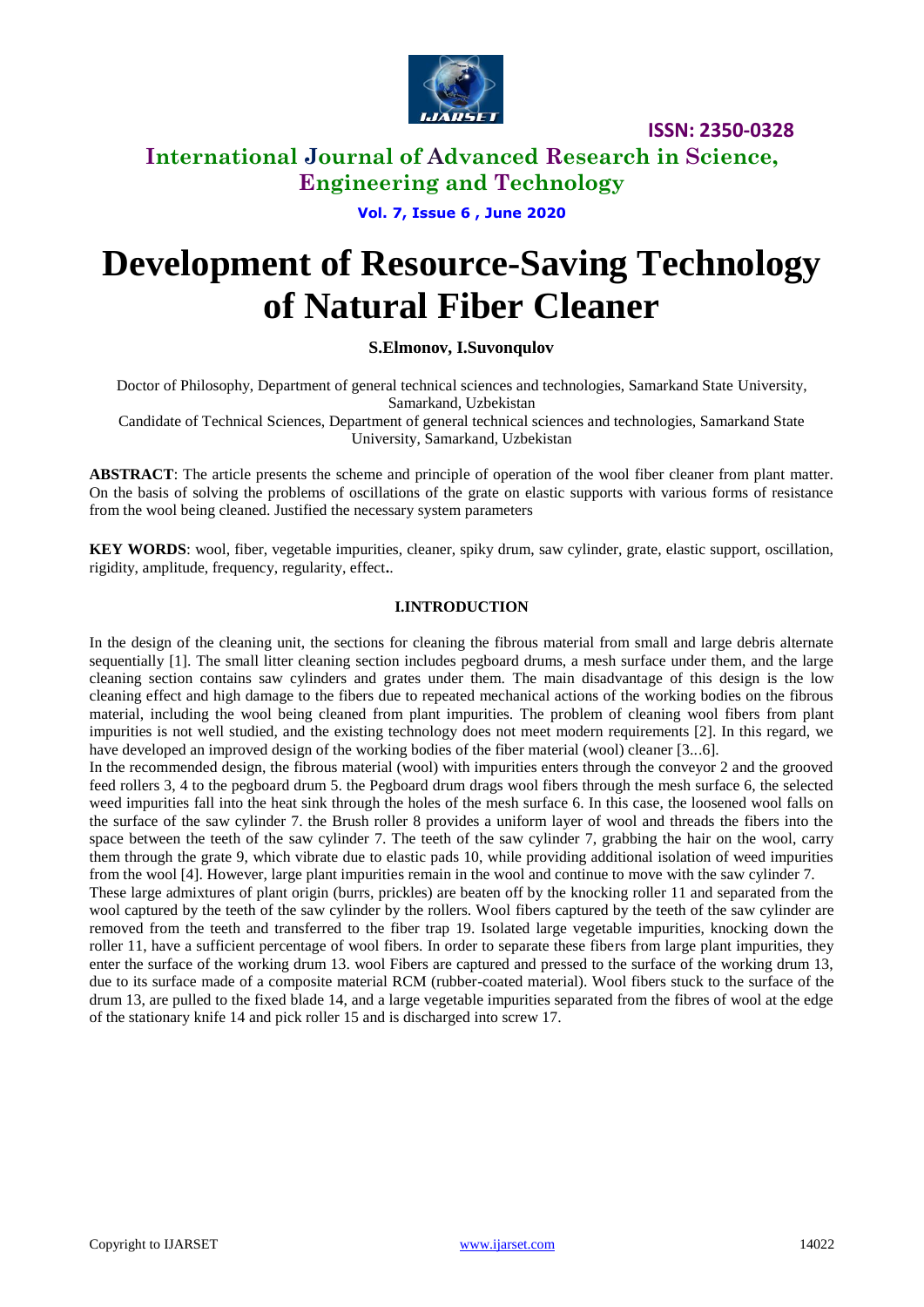

## **ISSN: 2350-0328**

## **International Journal of Advanced Research in Science, Engineering and Technology**

### **Vol. 7, Issue 6 , June 2020**



Fig. 1 shows the wool cleaner from plant impurities, where a) - the General scheme of the cleaner; b) – the layout of the three-sided grate on an elastic support; C) - the calculation scheme for calculating the vibrations of the grate.

A large part of the vegetable matter is part wool fibers are pulled a pick roller 15 through the screen surface 16 and reenroll in the working area. Wool fibers from the working drum 13 are removed by brush rollers 18 and removed to the fiber drain 19. To ensure the necessary quality of cleaning wool from plant impurities, it is important to study the vibrations of three-sided grates on elastic supports. Fig. 1-b shows the design scheme of a three-sided grate on elastic supports for calculating its vibrations. In this case, the grate is represented as a single-mass oscillating system, perturbed by the impact of the cleaned wool. At the same time, depending on the feed of wool on the grate, various forms of disturbing forces can act: - with a uniform feed of wool, the load will be constant:  $F(t)=P$  (Fig. 2-a); - when combined-two consecutive loads applied, the feed of wool can be stepped: F1 (t)=P0 and F2 (t)=2P2 (Fig. 2-b); - when wool is received in concentrated lumps, that is, with a perturbing force in the form of single pulses,  $F2(t)=2P2$  at  $x0=x(0);$   $x0 = x(0)$  (Fig. 2-



These disturbing forces are shown in Fig. 2 in the form of graphs. The differential equation describing the vibrations of a three-sided grate on elastic supports at an arbitrary perturbing force from the cleaned wool has the form: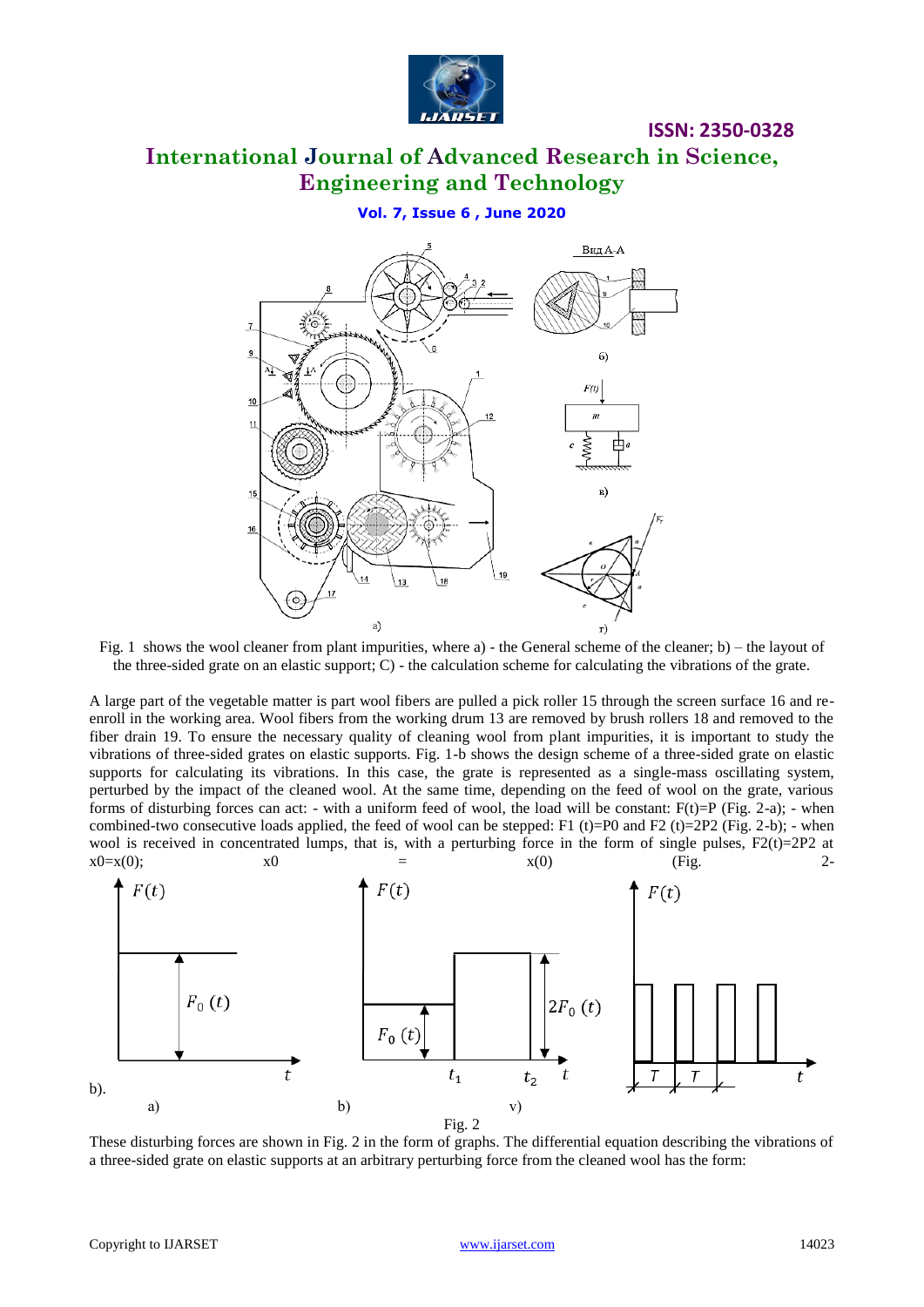

# **ISSN: 2350-0328**

## **International Journal of Advanced Research in Science, Engineering and Technology**

### **Vol. 7, Issue 6 , June 2020**

$$
\ddot{x} + 2n + P_0^2 y = \frac{1}{m_k} F(t)
$$
 (1)

where, 
$$
P_0^2 = \frac{c}{m_k}
$$
,  $2n = \frac{e}{m_k}$ 

*с, в* - coefficients of rigidity and dissipation of the elastic support of the grate, *mk* - weight of the wool cleaner grate. The General solution (1) can be obtained using the Laplace transform and the method given in the paper [6].

The General solution (2) for  $x_0 = x(0)$ ,  $\dot{x}_0 = \dot{x}(0)$ , has the form:

$$
x = x_0 \cos P_0 t + \frac{x_0}{P_0} \sin P_0 t + \frac{1}{m_k P_0} \int_0^t F(\tau) \sin P_0 (t - \tau) d\varepsilon \tag{2}
$$

In solution (2), the last integral is called the verified function  $F(t)$  and  $sinP_0t$  [6,7]. In this case,  $F(t)$  is a first-order Delta function  $\delta(t)$ ,  $\alpha x_0 = 0$ ,  $\dot{x}_0 = 0$ .

It should be noted that the force of action of a portion of wool on the flat surface of a three-sided grate occurs at an angle  $\gamma$  (see Fig. 1G.). in this case, the force leads to a moment relative to the center of the inner circle of the triangle, which is determined from the following expression:

$$
M_c = \frac{2SrF_T}{a + B + c} \tag{3}
$$

where,  $F_T$  is the cross-sectional area of the three-sided grate, *r*-is the radius of the circle inscribed in a triangle, a,b,c are the lengths of the sides of the three – sided grate. In this case, the angle of deflection of the grate due to the deformation of the rubber support relative to its center will be:

 $\varphi = \frac{2SrF_T}{(a+\text{B}+\text{c})\cdot\text{c}}(4)$ 

where, c- is the stiffness of the elastic rubber sleeve in a circular direction.

Therefore, it can be noted that the three-sided grate in the process of cleaning wool from plant impurities will fluctuate not only along the x-axis, but also in a circular direction.

If the wool is fed evenly to the cleaning zone, the technological load will look like (see Fig. 2. a):

 $F(t) = F_0(t) = P(5)$ Under initial conditions, the speed and movement of the three-sided grates of the wool cleaner will be equal to zero:

$$
t = 0, x_0 = 0, \dot{x}_0 = 0
$$

Then you can easily get:

Taking the derivative of (6) in time we have:

$$
=\frac{p}{mP_0^2} - \frac{p}{mP_0^2} \cos P_0 t
$$
 (6)

$$
\dot{x} = \frac{dx}{dt} = \frac{P}{mP_0} sin P_0 t \tag{7}
$$

 $\ddot{x} + 2n + P_0^2 y = \frac{\hbar}{m_1} F(t)$  (1)<br>
Where,  $P_0^2 = \frac{c}{m_1}$ ,  $2n = \frac{6}{m_1}$ <br>  $c.e.$  coefficients of eigidity and dissipation of the cluste support of the gause,  $m_1$ , weight of the wood cleaner gaus.<br>
The Greenal value In the initial period when the cleaner wool without technological load grate will be moved to them for an "x" under the weight of the triangular grate and the stiffness of the elastic rubber support, while  $x_{cr}$ . According to (7), it follows that when a sudden application of the technological load from the cleaned wool, the movement of the three-sided grate will be twice as large relative to the action of the weight force:

$$
x_m = \frac{2P}{m\left(\sqrt{\frac{c}{m}}\right)^2} = -\frac{P}{c} = 2X_{c\tau}
$$
 (8)

#### **VI. CONCLUSION AND FUTURE WORK**

Conclusions. An effective scheme for cleaning wool fibers from plant impurities is proposed. The character of wool vibrations in various forms of interaction between wool and the grate is studied and the system parameters are justified. Development of an effective scheme for cleaning wool fibers from plant impurities. The character of wool vibrations in various forms of interaction between wool and the grate is studied and the system parameters are substantiated.